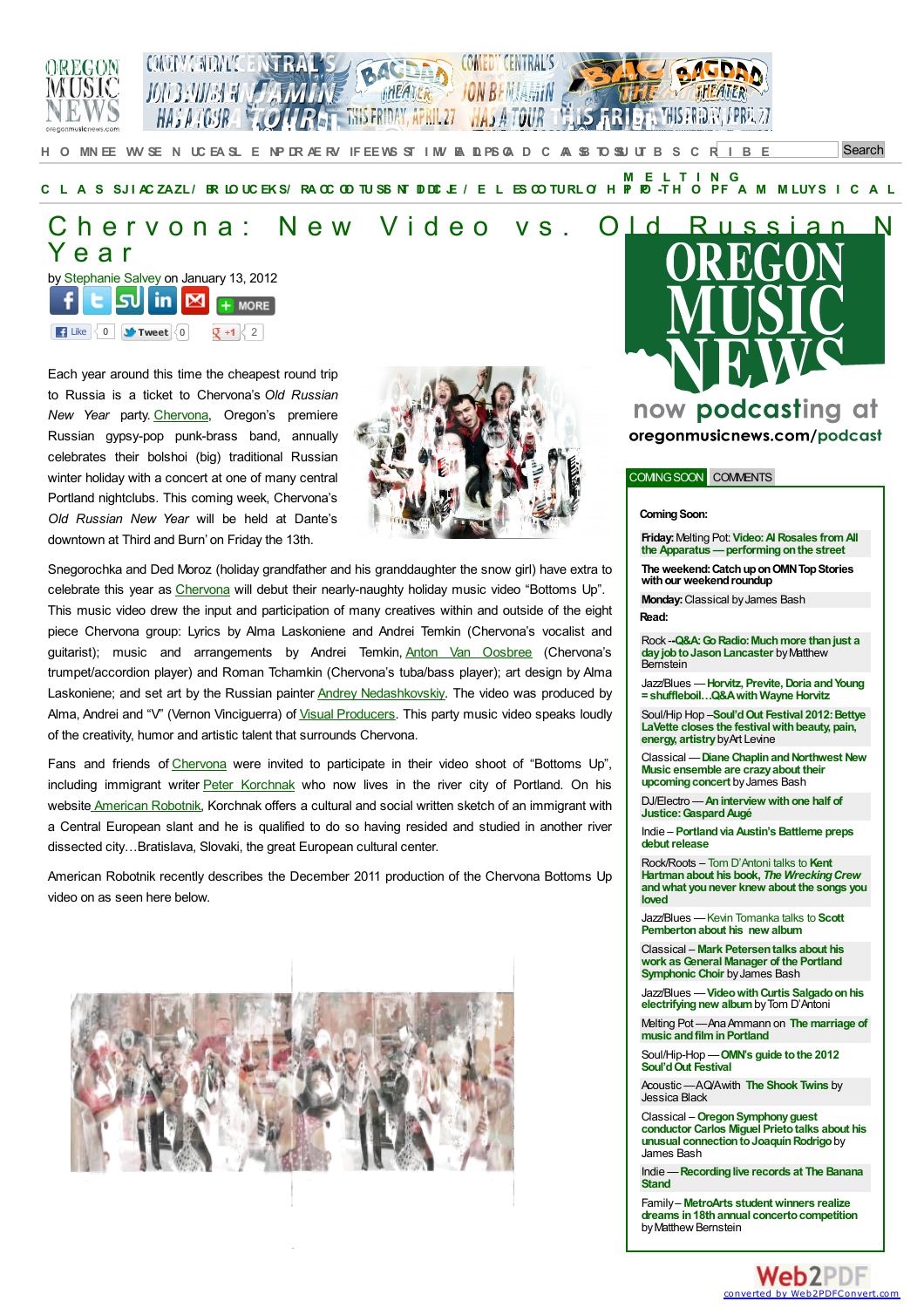<span id="page-1-0"></span>



#### A**rticle and Photos byPeter Korchnak**

I discovered the band Chervona by missing their street concert at the Polish Festival. I listened to their music online every time I postponed going to one of their bi-monthly shows around town. So I was going to be damned if I were to miss the video shoot for their Xmas song "Bottoms Up".

Advertised on Facebook with a call for talent, extras, and production help, the shoot took place last

Thursday, December 8th, 2011, at Lents Commons, a Southeast Portland Coffee House. The "Russian genius painter Andrey Nedashkovskiy" created a beautiful, festive, and slightly bizarre set. I showed up well into the shoot's 2nd day to help as an extra for the mass party scenes, take a few photos, and witness the creation of what "NW America's (and the world's) ultimate party band" dubbed their "present for Chervona's 5th birthday". The 4.5 hours I spent on the set seem like a blur now. Here's what stands out two days later.

**Meet the Muse**-I enter Lents Commons and stand in the back, by the counter, to take the set in. Nothing seems to be happening, yet the place is buzzing. A man in a green ball cap who turns out to be Steve asks me for a cigarette, and when I say I don't smoke, he asks, "Why?", then recommends I get a beer. (Later he will tell pedophile jokes.) They only have PBR, but it's cheap. I ask the barista to point out the person in charge. He gestures toward a woman in red. "I



The Videographer "V" and The Muse (in ponytails)

hear you're in charge," I tell her. She confirms it, welcomes me, and suggests I get situated. Her name is Alma. That being a Hungarian word for apple, I think of an apple. I ask her how she knows the band. Smiling, she says, "I'm the muse."

**Vodka Drink, Lager Drink**-The next person to walk in, a librarian named Al, looks just as curious and clueless as me. But only for a minute: he brought help. The barista says we can't drink the vodka inside. With an air of experience, Steve stuffs the Monopolowa bottle in an inside pocket of his vest, the three of us grab coffee cups, and slip out. Steve is a long-ago immigrant from Wales. He makes the dive bar across the street sound amazing. Al's coworker is Czech or Slovak; by the name I'm guessing the former. As the vodka begins to seep through the cup seams, it occurs to me the season of sharing can happen—is happening—without anyone having to remind us. Later I buyAl a beer.

**"Have You Seen ThemLive?"**-There's a lot of standing and waiting around between scenes. At least there's filming to watch, people to talk to, and PBR to sip (the vodka's gone). Most people who aren't in the band seem to be either their chance acquaintances or Facebook friends. The music brought us together. The band's live performances come up a lot. "No, I haven't, yet," I admit, over and over, "but I'm going to their Russian New Year's Party at Dante's." It sounds like many people will be there. I misplace another half-full beer. On the sofa, the Big Bad Wolf is reading a picture book.

**Sickle and Hammer**-On camera, I'm a member of the background party crowd. I wear an ear-flap hat (ushanka in Russian, baranica in Slovak) the director handed to me. The hat is white, furry, and too small for my big head. It's also too hot, so I carry it in my hand or under my arm between scenes. Andre the frontman notices the hat's lack of decoration just as he's looking for somewhere to stick a large pin featuring a red star backing a gold sickle and hammer. He starts connecting the two pieces, pauses as I try to stop him. Hoping to clarify the matter, I say, "I'm from Slovakia." He nods, shrugs, hands me the hat back, sans the star. The director calls for the next scene.



**Osama Santa**-A dancing scene on the stage: sweating underneath the ushanka, I accidentally hit one of the school girls in the back of the head with a champagne bottle. She's okay. We laugh about it later. Osama bin Laden photoshopped into a Santa



**Poweredby[Concert](http://portland.concertcoop.com/) Co-Op Findmore events onour [calendar](http://oregonmusicnews.com/calendar/)**

**O [M](http://oregonmusicnews.com/calendar/) N C a** 

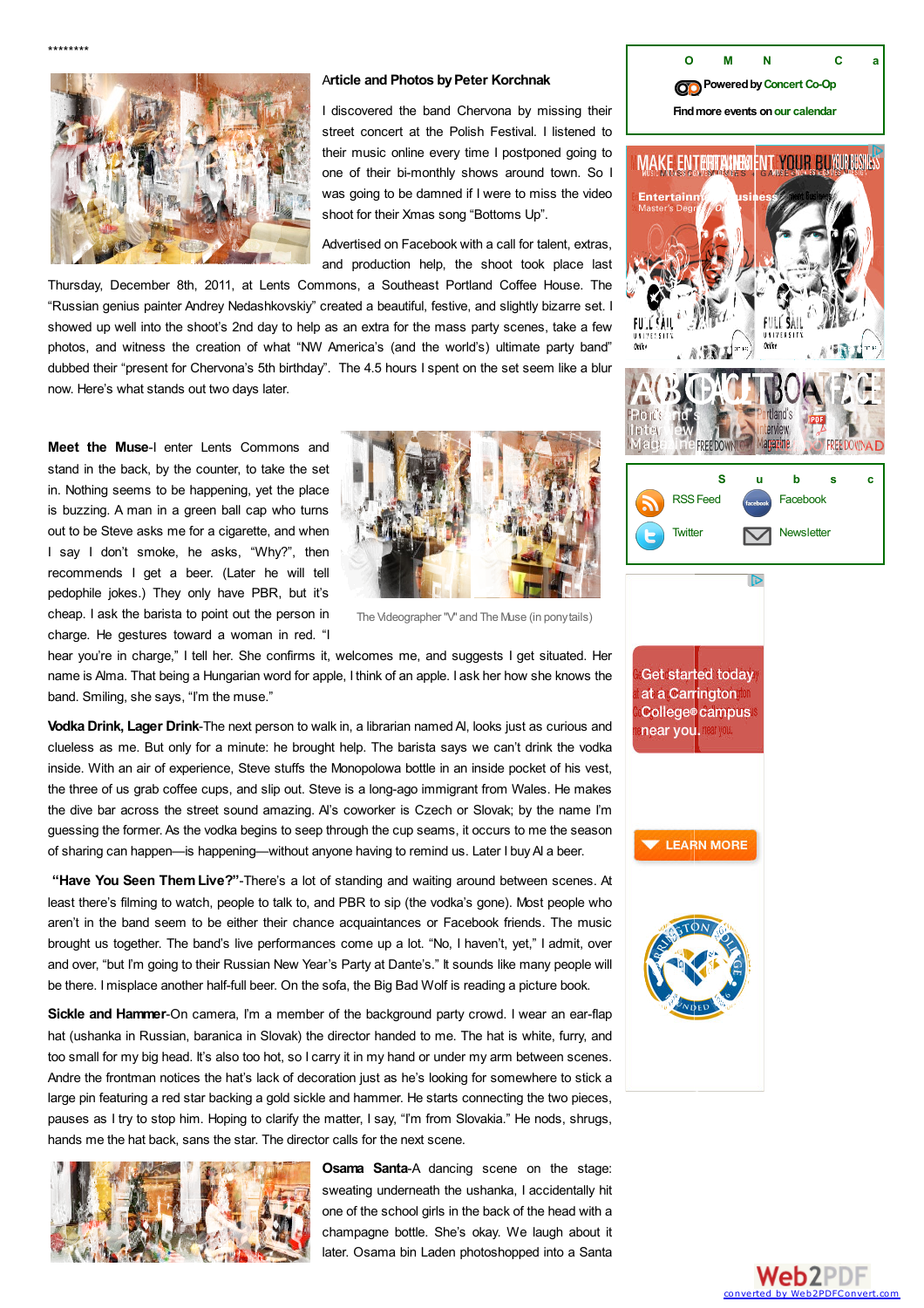

costume is smiling from a Christmas card stuck in the tree. The blow up doll makes a lot of friends until someone stuffs her in the oversize stocking hanging over the fireplace.

**Happy Birthday, Jesus**!In the dinner table scene (my last) we sway sideways, left, right, left, right, take after take. Maria sitting next to me says the song reminds her of the "Feliz Navidad" tune. I confuse her employer's acronym with another, then clink my shot glass (water) with her champagne flute (diluted wine), and join the chorus, "Bottoms uuuuup!" It's chilly outside.

\*\*\*\*\*\*\*\*

The Old New Year tradition has been kept in Russia, Serbia, Armenia, Ukraine, Moldova, Georgia, Belarus, Kazakhstan, Bosnia and Herzegovina, Montenegro and the Republic of Macedonia.

### **Старый Русский Новый Год 2012!**



**Old Russian NewYear PartyFeaturing:**

CHERVONA,

**[PAVA](http://www.ethnorussia.com/)** (Ancient Russian traditional songs)

[VERAPANITCH](http://www.youtube.com/watch?v=FlHEPnbggYk) – (First violin of Denmark is a Russian Girl)

DJ EUGENE (Portland) vs. DJ MAKEDON (Seattle)=Russian Disco vs. Balkan Grooves

**Fri. Jan 13, 9:30, [Dantes](http://oregonmusicnews.com/venues/dantes), 350 W. Burnside, \$15, 21+**

**Music Management**

Learn Artist Management, Music Law, Media Distribution and More Online! www.FullSail.edu

Tags: ["V"](http://oregonmusicnews.com/tag/v/), Alma [Laskoniene](http://oregonmusicnews.com/tag/alma-laskoniene/), Andrey Nedashkovskiy, Anrei [Temkin](http://oregonmusicnews.com/tag/anrei-temkin/), Anton Van Oosbree, [Chervona](http://oregonmusicnews.com/tag/chervona/), [Dante's](http://oregonmusicnews.com/tag/dantes/), DJ [Eugene](http://oregonmusicnews.com/tag/dj-eugene/),<br>DJ [Makedon](http://oregonmusicnews.com/tag/dj-makedon/), [Pava](http://oregonmusicnews.com/tag/pava/), Peter [Korchnak](http://oregonmusicnews.com/tag/peter-korchnak/), [Robotnik](http://oregonmusicnews.com/tag/robotnik/), Roman [Tchamkin](http://oregonmusicnews.com/tag/roman-tchamkin/), Vera [Panitch](http://oregonmusicnews.com/tag/vera-panitch/), Vernon [Vinciguerra](http://oregonmusicnews.com/tag/vernon-vinciguerra/), Visual Producer

# <span id="page-2-0"></span>**One Response to "Chervona:NewVideo vs. Old Russian NewYear"** *"Russian Old New Year 2012. Party!" on Friday the 13th Promises a Party » [American](http://americanrobotnik.com/2012/01/russian-old-new-year-2012/) Robotnik* says: [January](#page-2-0) 13, 2012 at 12:31 pm [...] to Stephanie Salvey's intro to the reprint [pdf] of my article about the video shoot on Oregon Music News, "Each year around this time [...] **Leave a Comment** Name (required) Mail (will not be published) (required) Website Type the twowords: Ã. PTCHA Submit Comment



### **Stephanie Salvey**

This fourth generation Portlander has been a business player in the Oregon music scene since the early nineties when she owned a live music club near the downtown waterfront. He music industry past include gigs as a music journalist, publicist,